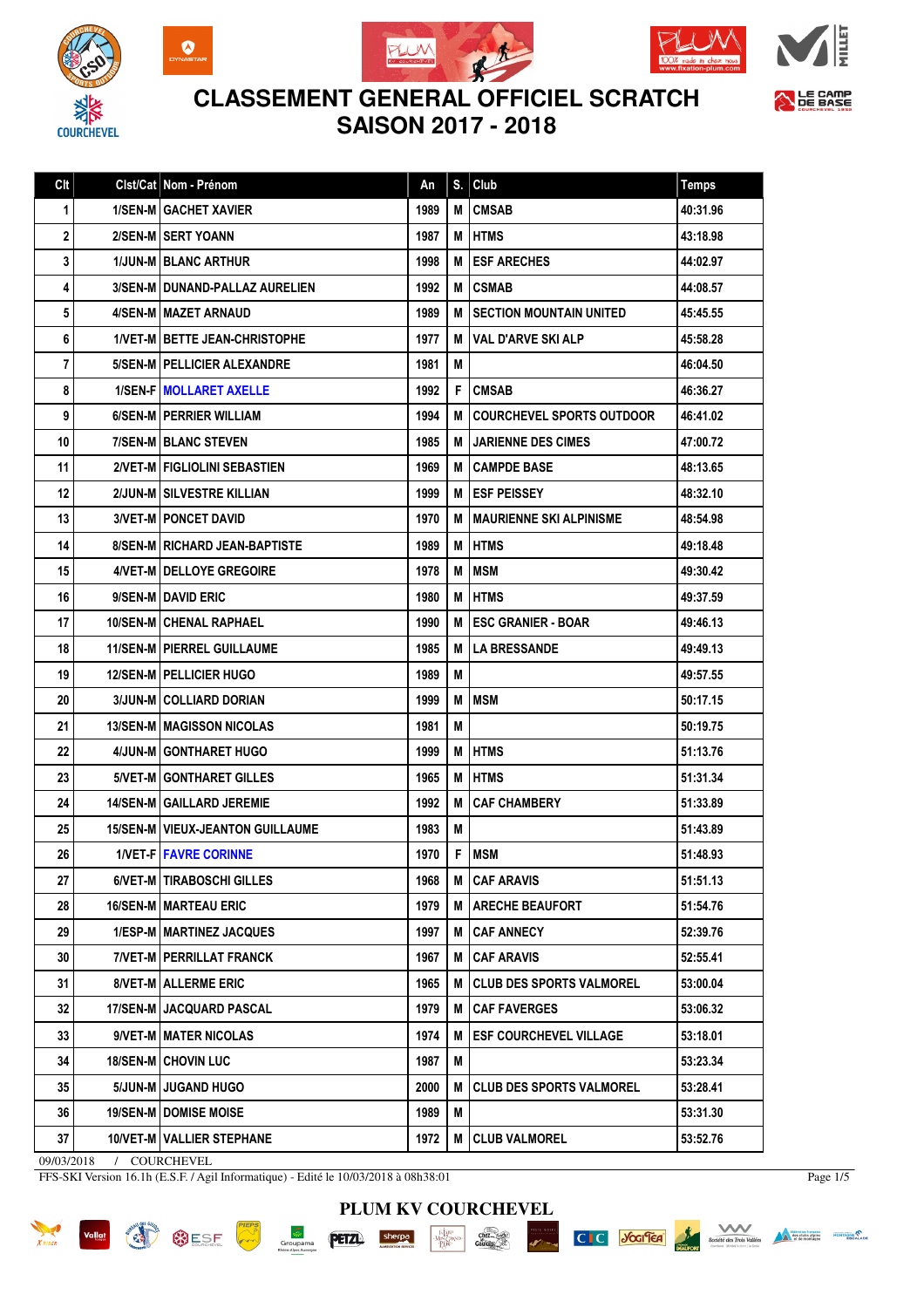| Clt | Clst/Cat Nom - Prénom                       | An   | S. | Club                             | <b>Temps</b> |
|-----|---------------------------------------------|------|----|----------------------------------|--------------|
| 38  | 20/SEN-M   DOBAT STEEVE                     | 1980 | М  |                                  | 53:55.05     |
| 39  | <b>11/VET-M LEFRANCOIS JEAN-LUC</b>         | 1965 | М  | <b>TOURETTE ESPRIT TRAIL</b>     | 53:57.89     |
| 40  | <b>12/VET-M HERBIN NICOLAS</b>              | 1978 | M  | <b>CAF FAVERGES COMPETITION</b>  | 54:23.41     |
| 41  | <b>1/SVET-MIKUONEN PETER</b>                | 1951 | M  |                                  | 54:25.35     |
| 42  | 21/SEN-M KENNY JOE                          | 1987 | М  | <b>HELM HILL</b>                 | 54:41.59     |
| 43  | <b>1/CAD-M DUCOURET BAZIL</b>               | 2002 | M  | <b>MSM</b>                       | 54:42.57     |
| 44  | <b>1/ESP-FIGAYET ELISA</b>                  | 1995 | F  | <b>PYRENEES CATALANES</b>        | 54:52.28     |
| 45  | <b>13/VET-M JUPPET PASCAL</b>               | 1968 | M  | <b>HTMS</b>                      | 54:59.31     |
| 46  | <b>14/VET-M I SOYARD HERVE</b>              | 1968 | M  |                                  | 55:00.98     |
| 47  | <b>15/VET-M POPOVITSCH YANN</b>             | 1974 | M  | <b>COURCHEVEL SPORTS OUTDOOR</b> | 55:03.50     |
| 48  | <b>16/VET-M LABRY CHRISTOPHE</b>            | 1975 | M  |                                  | 55:19.52     |
| 49  | <b>17/VET-M JORIOZ THIERRY</b>              | 1970 | M  | <b>HTMS</b>                      | 55:40.50     |
| 50  | <b>18/VET-MILOBADOWSKY DIMITRI</b>          | 1977 | M  | <b>ESF BELLE PLAGNE</b>          | 55:48.37     |
| 51  | 22/SEN-MIBROUILLY JULIEN                    | 1992 | M  | <b>COURCHEVEL SPORTS OUTDOOR</b> | 55:49.99     |
| 52  | <b>19/VET-M   AMBROSINI JEAN-CHRISTOPHE</b> | 1967 | M  | <b>ESF AIME 2000 LA PLAGNE</b>   | 55:52.53     |
| 53  | 20/VET-M I CHEDAL-ANGLAY JOSEPH             | 1959 | M  | <b>COURCHEVEL SPORTS OUTDOOR</b> | 56:05.50     |
| 54  | 6/JUN-M MOTTET LUCAS                        | 2000 | M  | <b>CAF ANNECY</b>                | 56:07.96     |
| 55  | 21/VET-M SANNA PIERRE-ETIENNE               | 1977 | M  | <b>CAMP DE BASE COURCHEVEL</b>   | 56:29.93     |
| 56  | 2/VET-FIJUILLAGUET CATHERINE                | 1962 | F  | <b>COURCHEVEL SPORTS OUTDOOR</b> | 56:31.80     |
| 57  | <b>22/VET-M   FILLATRE JEAN LOUIS</b>       | 1963 | M  | <b>ESF MERIBEL</b>               | 56:32.91     |
| 58  | <b>23/VET-M BENOIT MICKAEL</b>              | 1975 | M  | <b>ESF COURCHEVEL</b>            | 56:44.84     |
| 59  | <b>24/VET-M   BOUCHAGE FREDERIC</b>         | 1971 | M  | <b>ESF COURCHEVEL VILLAGE</b>    | 56:49.21     |
| 60  | <b>3/VET-FIROUSSET MELANIE</b>              | 1976 | F  | <b>CMSAB</b>                     | 56:50.11     |
| 61  | <b>25/VET-MIBRONSTEIN DAN</b>               | 1977 | M  |                                  | 57:05.41     |
| 62  | 2/SVET-M   MORARD BERNARD                   | 1957 | M  | <b>CAF ALBERTVILLE</b>           | 57:08.75     |
| 63  | 23/SEN-M CHABERT STEPHEN                    | 1990 | M  | <b>CSA 27 BCA</b>                | 57:20.35     |
| 64  | 24/SEN-M GAY ROMAIN                         | 1991 | M  | <b>MSM</b>                       | 57:25.84     |
| 65  | 26/VET-M   ARNAUD MAXENCE                   | 1977 | M  |                                  | 57:26.47     |
| 66  | 27/VET-M CHEVALLIER LAURENT                 | 1971 | М  | <b>CAF ALBERTVILLE</b>           | 57:31.21     |
| 67  | 2/ESP-FIHARROP EMILY                        | 1997 | F. | <b>ESF LA PLAGNE</b>             | 57:49.71     |
| 68  | 2/ESP-M   HOERTH LUC                        | 1996 | м  | <b>CLUB DES SPORTS VALMOREL</b>  | 57:57.84     |
| 69  | 28/VET-M LECERF LAURENT                     | 1971 | M  | <b>IMSM</b>                      | 57:57.97     |
| 70  | <b>25/SEN-MIBREDY ANTONIN</b>               | 1990 | м  | <b>CAF CHAMBERY</b>              | 57:58.31     |
| 71  | <b>26/SEN-MIGUNTZ ARTHUR</b>                | 1988 | M  | AS2PIC.ORG                       | 58:01.04     |
| 72  | 29/VET-M   PERRET HERVE                     | 1978 | M  | <b>ESF COURCHEVEL</b>            | 58:01.45     |
| 73  | 4/VET-FIBAU GERALDINE                       | 1970 | F  | <b>MSM</b>                       | 58:02.32     |
| 74  | <b>30/VET-M GRAND BRUNO</b>                 | 1977 | м  | <b>AIX SAVOIE TRIATHLON</b>      | 58:08.98     |
| 75  | <b>31/VET-M I MONNET SERGE</b>              | 1976 | M  | <b>DEVERS EN CHARTREUSE</b>      | 58:10.19     |
| 76  | 27/SEN-M WARTEL ROMAIN                      | 1980 | M  |                                  | 58:19.87     |
| 77  | 2/SEN-FIPLACAIS LAURIANNE                   | 1984 | F. |                                  | 58:21.14     |
| 78  | <b>32/VET-M   BOISTE SEBASTIEN</b>          | 1975 | M  | MSM                              | 58:24.18     |
| 79  | 3/SEN-F   MARTINEZ PEREZ LULA               | 1980 | F  | <b>CAF ALBERTVILLE</b>           | 58:26.92     |

**PLUM KV COURCHEVEL**

09/03/2018 / COURCHEVEL

FFS-SKI Version 16.1h (E.S.F. / Agil Informatique) - Edité le 10/03/2018 à 08h38:01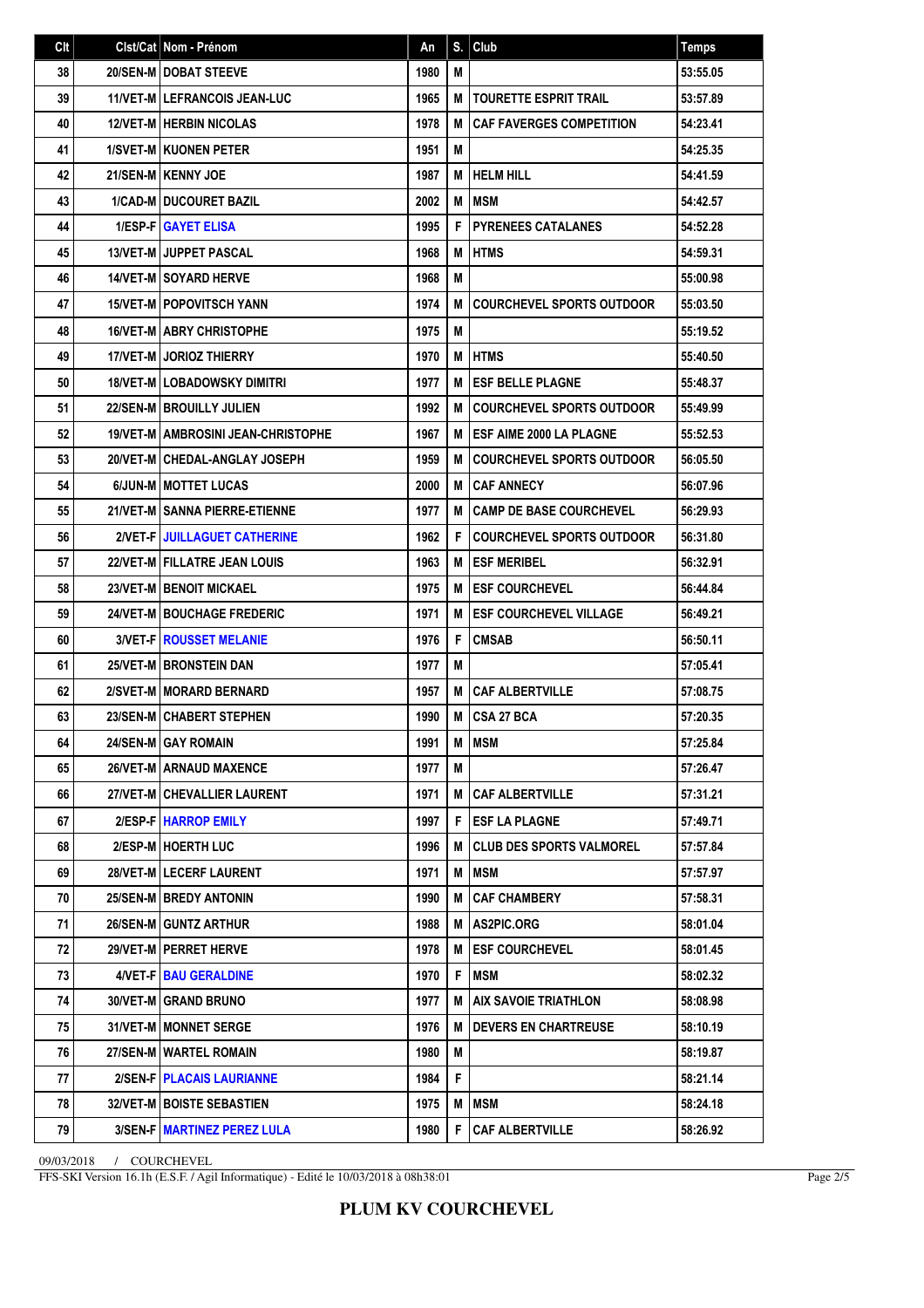| Clt | Clst/Cat Nom - Prénom               | An   | S. | Club                             | <b>Temps</b> |
|-----|-------------------------------------|------|----|----------------------------------|--------------|
| 80  | <b>5/VET-FILATHURAZ VERONIQUE</b>   | 1968 | F  |                                  | 58:30.27     |
| 81  | <b>6/VET-FIDUC STEPHANIE</b>        | 1975 | F  | CLUB VEO 2000                    | 58:44.49     |
| 82  | <b>7/VET-FIPOMMAT STEPHANIE</b>     | 1976 | F  | MSM                              | 59:01.25     |
| 83  | <b>33/VET-M CONTAT LAURENT</b>      | 1966 | M  | <b>CAF ARAVIS</b>                | 59:06.69     |
| 84  | <b>3/SVET-M   DOMERGUE BERNARD</b>  | 1958 | M  | <b>ESF AIME 2000 LA PLAGNE</b>   | 59:11.31     |
| 85  | <b>34/VET-M CHEPEAUX YANN</b>       | 1973 | M  | <b>UC CRAN GEVRIER</b>           | 59:14.50     |
| 86  | <b>35/VET-M GERAUD XAVIER</b>       | 1972 | M  | <b>COURCHEVEL SPORTS OUTDOOR</b> | 59:49.55     |
| 87  | 4/SEN-F JOGUET CAROLINE             | 1992 | F  | <b>CMSAB</b>                     | 59:52.87     |
| 88  | 2/CAD-M I MATER HUGO                | 2002 | M  |                                  | 1h00:30.93   |
| 89  | <b>36/VET-M   MERRANT JEAN-YVES</b> | 1961 | M  | <b>CAF PAYS DE GEX</b>           | 1h00:32.99   |
| 90  | 37/VET-M I CATEAU CHRISTIAN         | 1970 | M  | S <sub>3</sub> V                 | 1h00:52.53   |
| 91  | <b>28/SEN-MIBERTAGNOLO LUDOVIC</b>  | 1988 | М  |                                  | 1h00:56.24   |
| 92  | <b>29/SEN-M   THEVENIOT PETER</b>   | 1987 | M  | <b>MSM</b>                       | 1h01:23.41   |
| 93  | <b>30/SEN-M JOYEAU GILLES</b>       | 1983 | M  |                                  | 1h01:26.97   |
| 94  | 31/SEN-M LECENDRE CLEMENT           | 1986 | M  | <b>CSA 27 BCA SKI ALPINISME</b>  | 1h01:47.66   |
| 95  | <b>32/SEN-M   MICHEL SEBASTIEN</b>  | 1984 | M  | <b>PLUM</b>                      | 1h01:52.03   |
| 96  | <b>8/VET-FIDU CREST BLANDINE</b>    | 1975 | F  | <b>HTMS</b>                      | 1h01:52.22   |
| 97  | <b>3/ESP-M I DUMAS BAPTISTE</b>     | 1995 | M  |                                  | 1h01:57.33   |
| 98  | <b>38/VET-M GIRARD GREGORY</b>      | 1975 | M  | <b>COURCHEVEL</b>                | 1h02:08.37   |
| 99  | <b>5/SEN-FILACORDAIRE LUCIE</b>     | 1991 | F  | <b>CAF ALBERTVILLE</b>           | 1h02:15.08   |
| 100 | <b>39/VET-M   PINET FREDERIC</b>    | 1977 | M  |                                  | 1h02:27.70   |
| 101 | <b>40/VET-M   BERMOND DANIEL</b>    | 1978 | M  |                                  | 1h02:43.15   |
| 102 | <b>41/VET-M PELERIN BENOIT</b>      | 1973 | M  |                                  | 1h02:47.04   |
| 103 | 4/SVET-M   DELETOMBE PHILIPPE       | 1958 | M  | <b>CAF CHAMBERY</b>              | 1h02:50.31   |
| 104 | <b>33/SEN-M DESCHAMPS LOIC</b>      | 1990 | M  | <b>CAF FAVERGES COMPETITION</b>  | 1h03:04.16   |
| 105 | 42/VET-M SARREAU PHILIPPE           | 1966 | M  |                                  | 1h03:40.24   |
| 106 | 43/VET-M   ALESSANDRIA ANDRE        | 1964 | M  |                                  | 1h03:56.12   |
| 107 | 44/VET-M   LAMBERT PIERRE           | 1976 | M  |                                  | 1h03:57.45   |
| 108 | 6/SEN-F   BONCOMPAIN MARIME         | 1985 | F  | <b>CAF ALBERTVILLE</b>           | 1h04:23.43   |
| 109 | <b>34/SEN-MIBUGNARD AUDRIC</b>      | 1988 | M  |                                  | 1h04:28.85   |
| 110 | 35/SEN-M   FERRARI MICKAEL          | 1984 | M  |                                  | 1h04:44.80   |
| 111 | 45/VET-M   PETITJEAN ROBERT         | 1959 | M  | <b>COURCHEVEL SPORTS OUTDOOR</b> | 1h04:50.60   |
| 112 | 46/VET-M   ROCCA-SERRA MAXIME       | 1977 | M  |                                  | 1h04:51.03   |
| 113 | 9/VET-F   APPOLONIA JENNY           | 1978 | F  | MSM/CSO                          | 1h05:01.47   |
| 114 | 36/SEN-M   HIBON JORDAN             | 1992 | M  |                                  | 1h05:06.21   |
| 115 | 47/VET-M   BRASSET PASCAL           | 1966 | M  | <b>CAF FAVERGES</b>              | 1h05:13.23   |
| 116 | <b>7/SEN-F   MOREAU CLEMENTINE</b>  | 1990 | F  |                                  | 1h05:37.63   |
| 117 | 8/SEN-F BORG ERIKA                  | 1982 | F  | <b>TEAM JALLET AUTO</b>          | 1h05:50.61   |
| 118 | <b>1/SVET-F   FAVRE ARMELLE</b>     | 1956 | F  | <b>ESF PRALOGNAN</b>             | 1h05:53.47   |
| 119 | 37/SEN-M SERRA FLORENT              | 1991 | M  | <b>CAF MOUTIERS</b>              | 1h06:13.46   |
| 120 | 48/VET-M   AVANTURIER CHRISTOPHE    | 1969 | M  | <b>TEAM ECRINS HAUTES ALPES</b>  | 1h06:55.54   |
| 121 | <b>49/VET-M   ROUSSIN JEREMY</b>    | 1976 | M  |                                  | 1h07:13.30   |

09/03/2018 / COURCHEVEL

FFS-SKI Version 16.1h (E.S.F. / Agil Informatique) - Edité le 10/03/2018 à 08h38:01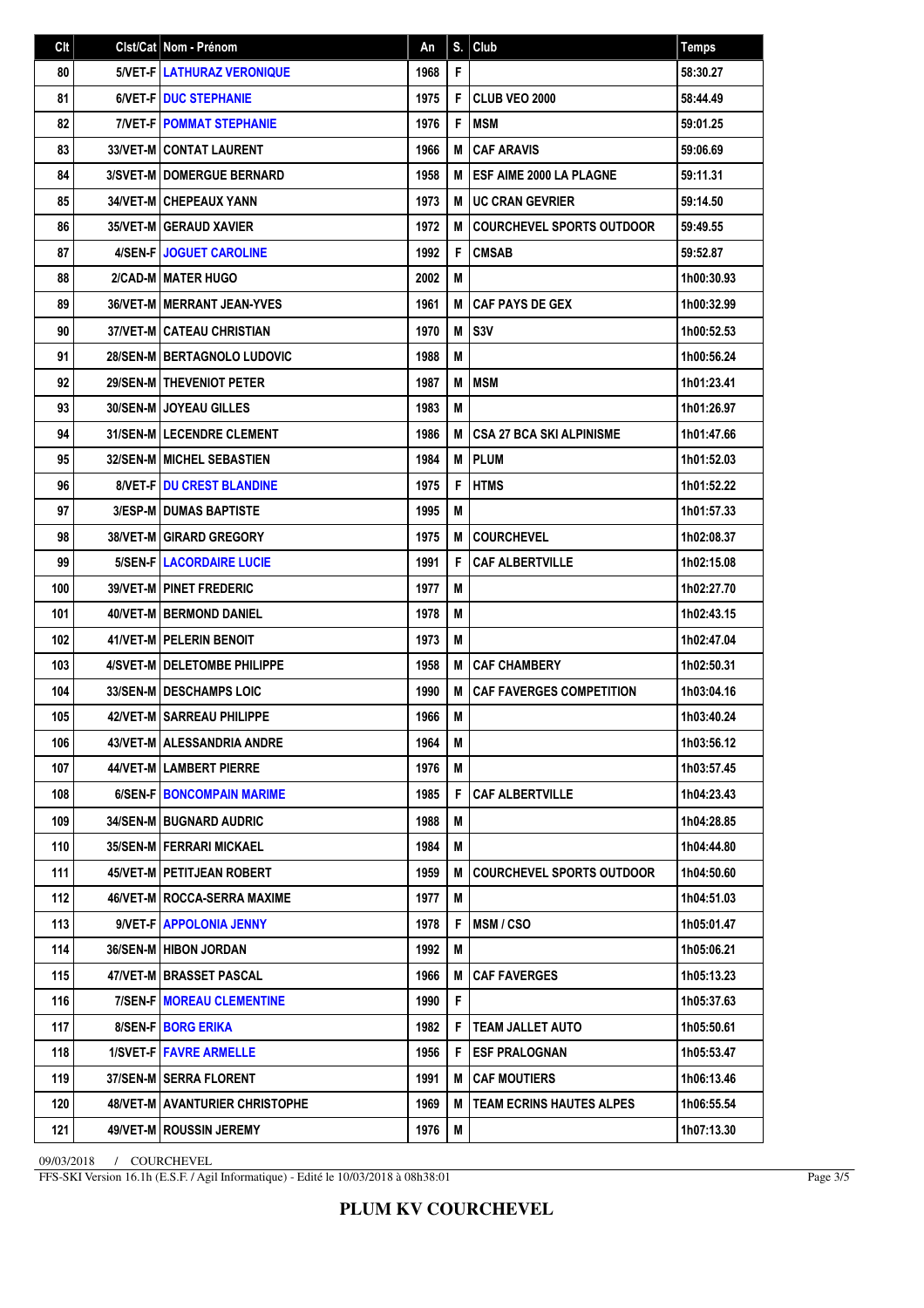| Clt | Clst/Cat Nom - Prénom                 | An   | S. | Club                             | <b>Temps</b> |
|-----|---------------------------------------|------|----|----------------------------------|--------------|
| 122 | <b>38/SEN-MI ANDRE ARTHUR</b>         | 1990 | М  |                                  | 1h07:30.53   |
| 123 | 50/VET-M CUYALA JEAN MATHIEU          | 1967 | M  |                                  | 1h07:42.00   |
| 124 | 51/VET-M CHEVALLIER PATRICK           | 1962 | M  | <b>COURCHEVEL SPORTS OUTDOOR</b> | 1h07:55.30   |
| 125 | 52/VET-M DUCOURET CHRISTOPHE          | 1965 | M  | <b>VANOISE TARENTAISE</b>        | 1h08:01.23   |
| 126 | 53/VET-M BARBIER BRUNO                | 1975 | M  |                                  | 1h08:53.91   |
| 127 | <b>54/VET-M   MOTTIER PHILIPPE</b>    | 1973 | М  |                                  | 1h09:26.76   |
| 128 | 9/SEN-FIBLANCHARD EVANNE              | 1990 | F  |                                  | 1h09:34.66   |
| 129 | <b>39/SEN-M GARCIA SEVERIN</b>        | 1986 | M  |                                  | 1h09:41.35   |
| 130 | <b>40/SEN-M   MASCLET PIERRE</b>      | 1979 | М  |                                  | 1h09:49.41   |
| 131 | <b>55/VET-M HAWKINS PATRICK</b>       | 1968 | М  |                                  | 1h09:57.22   |
| 132 | <b>1/CAD-FIAVANTURIER AURELIE</b>     | 2001 | F  | <b>TEAM ECRINS HAUTES ALPES</b>  | 1h10:08.44   |
| 133 | <b>56/VET-M I DE THIERSANT PASCAL</b> | 1962 | M  | <b>COURCHEVEL SPORTS OUTDOOR</b> | 1h10:49.79   |
| 134 | 57/VET-M SETIEY LAURENT               | 1968 | M  |                                  | 1h10:55.78   |
| 135 | <b>10/SEN-FIGARCIN ALICE</b>          | 1990 | F  | <b>COURCHEVEL SPORTS OUTDOOR</b> | 1h11:03.57   |
| 136 | 41/SEN-M LARDEAU PIERRE               | 1989 | M  | <b>COURCHEVEL SPORTS OUTDOOR</b> | 1h12:15.80   |
| 137 | 7/JUN-M   MERMILLOD ALEX              | 1999 | M  |                                  | 1h12:26.06   |
| 138 | 58/VET-M DI LUZIO MANU                | 1975 | M  | <b>PLUM</b>                      | 1h13:20.40   |
| 139 | 2/SVET-F GACHET MAUROZ PASCALE        | 1958 | F  | <b>ESF COURCHEVEL VILLAGE</b>    | 1h13:26.05   |
| 140 | <b>59/VET-M SULLICE JEAN MARC</b>     | 1964 | М  |                                  | 1h13:48.05   |
| 141 | <b>42/SEN-MICHOVIN REMY</b>           | 1993 | M  |                                  | 1h14:03.16   |
| 142 | <b>11/SEN-FIRENARD LAETITIA</b>       | 1985 | F  |                                  | 1h14:11.14   |
| 143 | 5/SVET-M   THURIER HENRI              | 1958 | M  | <b>ESF COURCHEVEL VILLAGE</b>    | 1h14:31.70   |
| 144 | <b>12/SEN-FILAVILLE MAGALIE</b>       | 1991 | F  |                                  | 1h14:57.39   |
| 145 | <b>43/SEN-M   CHAPUIS MICKAEL</b>     | 1985 | M  |                                  | 1h15:15.23   |
| 146 | 6/SVET-M DOIX PHILIPPE                | 1947 | M  |                                  | 1h15:54.33   |
| 147 | 60/VET-M CHWASTEK CHRISTIAN           | 1973 | M  |                                  | 1h17:21.32   |
| 148 | 61/VET-M DUPUY JACQUES                | 1959 | M  | <b>ESF COURCHEVEL</b>            | 1h17:44.11   |
| 149 | 3/CAD-M JUGAND KILLIAN                | 2003 | M  |                                  | 1h19:08.93   |
| 150 | 3/SVET-F   MONGELLAZ MICHELE          | 1956 | F. |                                  | 1h19:11.52   |
| 151 | <b>62/VET-M   KITSENKO EDUARD</b>     | 1965 | M  |                                  | 1h19:17.49   |
| 152 | 4/CAD-M MIGAND KILLIAN                | 2003 | M  |                                  | 1h21:24.10   |
| 153 | 44/SEN-M   ROCHET JEAN STEPHANE       | 1984 | М  |                                  | 1h22:01.58   |
| 154 | <b>13/SEN-F MORIN MANON</b>           | 1993 | F  |                                  | 1h22:11.21   |
| 155 | <b>14/SEN-FICOSTA ANAIS</b>           | 1993 | F. |                                  | 1h22:58.58   |
| 156 | 7/SVET-M BLANC YVES                   | 1954 | M  | <b>ESF COURCHEVEL MORIOND</b>    | 1h23:32.95   |
| 157 | 45/SEN-M ANDRE FLORIAN                | 1988 | M  | <b>CAF MOUTIERS</b>              | 1h23:35.79   |
| 158 | 46/SEN-M   MAY BERTRAND               | 1981 | M  | <b>MAURIENNE SKI ALPINISME</b>   | 1h25:45.79   |
| 159 | 63/VET-M HUBER MARTIN                 | 1967 | М  |                                  | 1h27:17.76   |
| 160 | 15/SEN-F EVEN LOLA                    | 1989 | F. |                                  | 1h27:18.76   |
| 161 | <b>16/SEN-F MANET MYRIAM</b>          | 1979 | F  | <b>SKI CLUB AFL L'OHRME</b>      | 1h31:49.31   |
| 162 | <b>10/VET-FIROUSSE VALERIE</b>        | 1974 | F  | <b>CAF ALBERTVILLE</b>           | 1h32:42.68   |
| 163 | 64/VET-M   BILLET JEROME              | 1968 | M  | <b>CAF ALBERTVILLE</b>           | 1h33:05.86   |

09/03/2018 / COURCHEVEL

FFS-SKI Version 16.1h (E.S.F. / Agil Informatique) - Edité le 10/03/2018 à 08h38:01